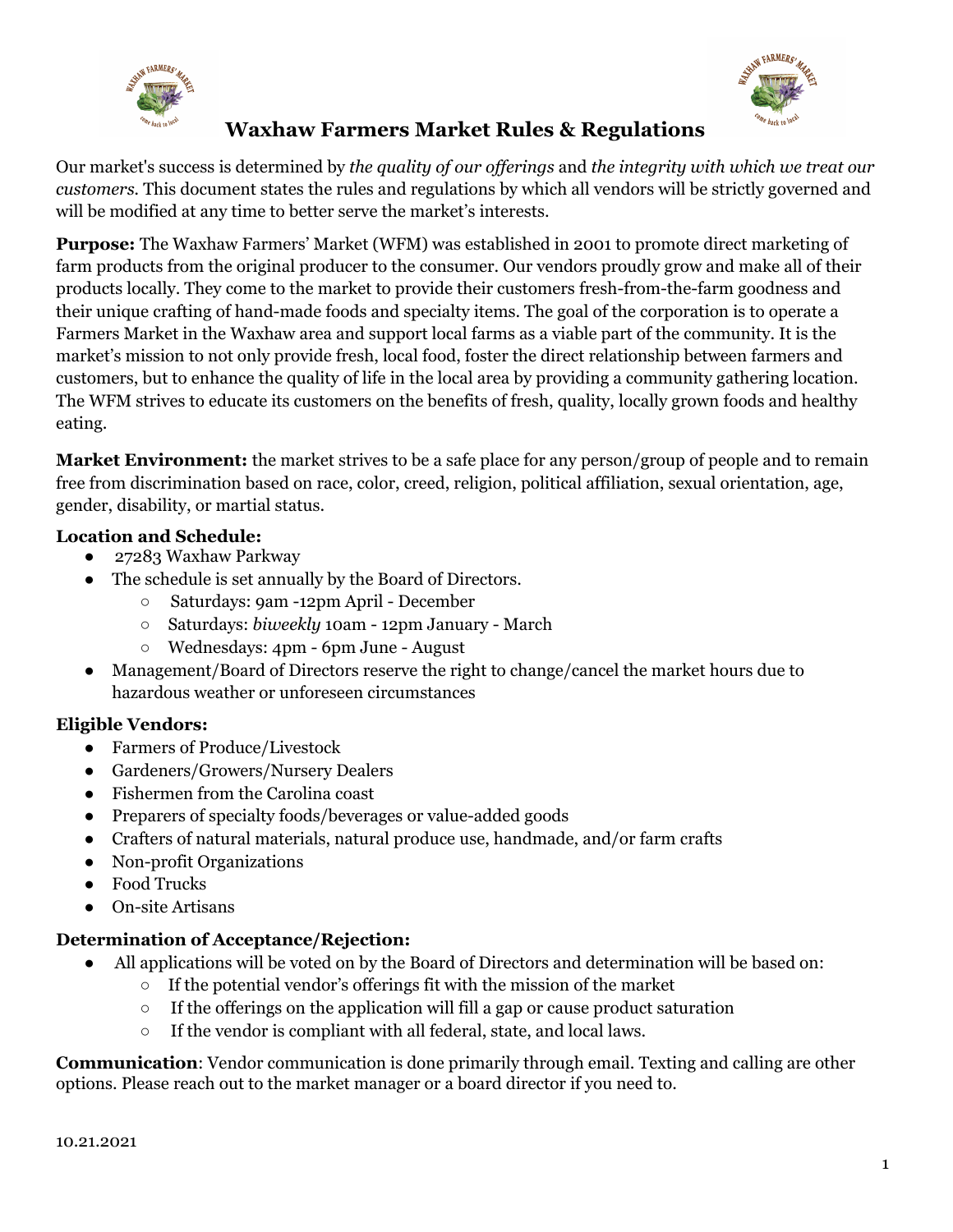#### **Vendor Categories:**

- Full Time Vendors attend 75% of the markets during the main season
- Part Time Vendors attend 50% of the markets during the main season
- Guest Vendors: attend 25% of the markets during the main season. If a change in category to full or part time is desired, the board will vote on the amended application. If the board approves, a membership fee will be collected and all membership benefits will be applied to the new status.

**Membership:** once approved, vendors who have applied to be either full-time or part-time will be required to pay a \$150 membership fee before the start of the main season.

**Membership includes**: a reduced booth fee, consistent booth space if possible, advertisement on the WFM website, and voting rights if 55% attendance is attained.

**Voting:** only full-time or part-time members that have attended a minimum of 55% of main season markets will be eligible to vote on market topics at the annual vendor meeting.

**Booth Fees**: guest vendors will pay an additional \$5 per booth fee, if applicable.

- 10ft x 10ft =  $$15$
- $\bullet$  20ft x 10ft = \$30
- $\bullet$  winter = half price
- $\bullet$  Wednesday = half price
- $\bullet$  Food truck = \$25

## **Vendor Weekly Responsibilities:**

- Vendors are required to respond to the weekly email/google form letting the manager know of their attendance intentions. Failure to respond will result in not being advertised in the newsletter or placed in the weekly layout.
	- $\circ$  Saturday vendors are to send the manager their weekly offerings when requested for the newsletter which is sent out Friday morning.
	- $\circ$  Wednesday vendors are to send the manager their weekly offerings when requested for the newsletter which is sent out Tuesday evening.
- Vendors are required to inform the manager as soon as possible if they cannot attend a market they have committed to. Multiple cancellations will impact future membership and priority status.
- Vendors are encouraged to send pictures to the manager for the newsletter and social media.
- All vendors are to participate in the closing/breakdown of the market. Breakdown tasks include:
	- $\circ$  empty garbage cans and bring the trash to a dumpster on Waxhaw Parkway
	- put wooden decor and umbrellas next to the shed
	- put signs/banners/children's activities away
	- pick up trash scattered around the market

**Booth Space** - vendors rent the space under the tent and some space around the sides if at a corner location. The walkways, isles, parking spots, etc belong to the market. Any furniture added to a booth is left at the owner's risk.

- **Full-time vendors:** are given first priority for their booth space in the general layout planning for the upcoming main season, although the booth may be used by another vendor if the full-time vendor isn't in attendance. Booth space may change from year to year, specifically if requested, or the manager feels a need to move vendors around is necessary. Also, if attendance starts to decline, the full-time vendor's booth space may be given to another vendor.
- **Part-time vendors:** consistent booth space will try to be assigned, but it will be based on weekly availability. Booth assignments for the week will be included in an email before a market day.
- **Guest vendors** will be assigned to whatever booth is available that week.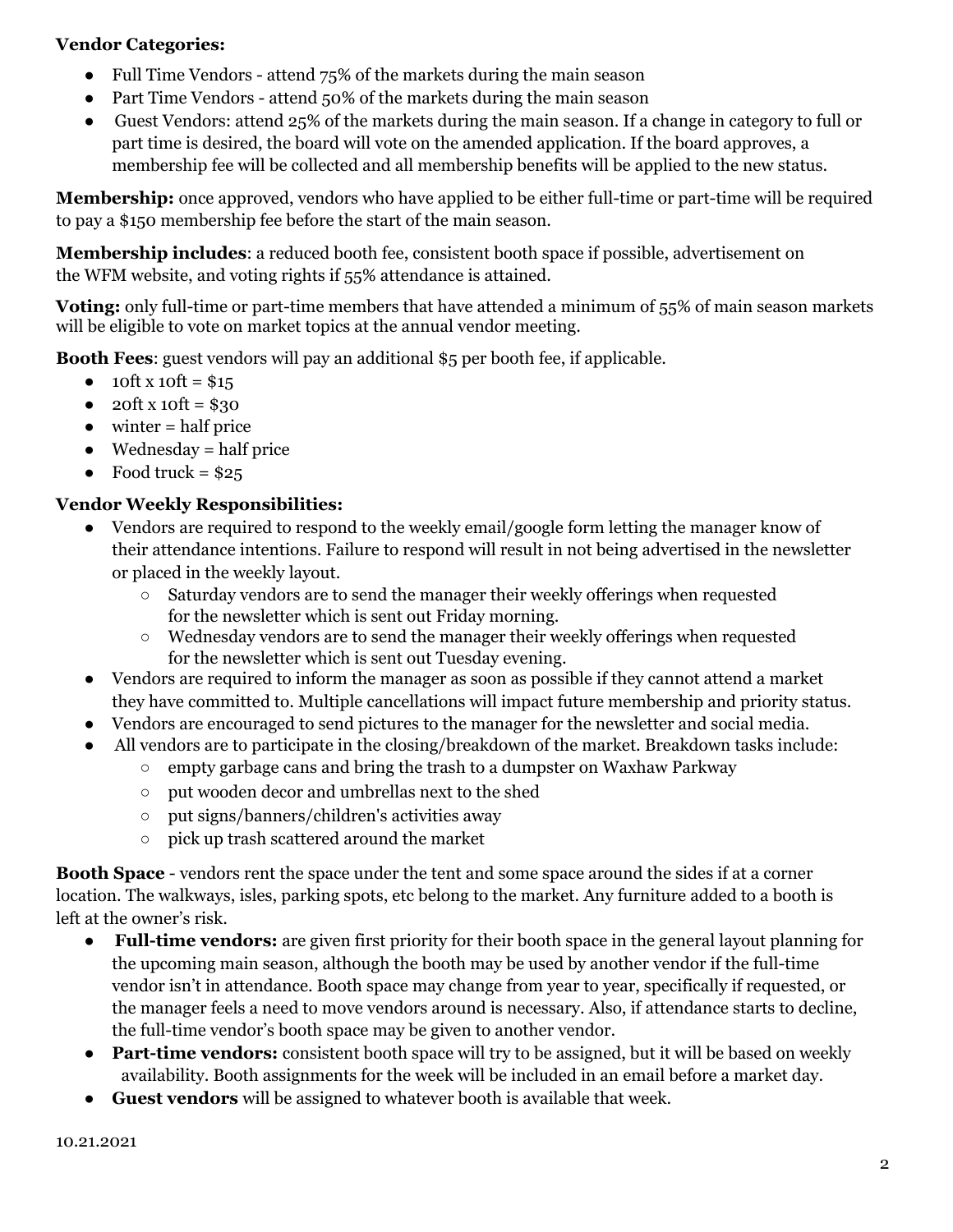**Market Layout** - for the main season, the market layout will be arranged prior to opening day. While the market layout will mostly remain the same for the main season, it may change from season to season. The general layout is to ensure visibility of all vendors and to maximize booth placement.

## **Signage and Displays**

- Members should display an attractive, easy to read sign with their farm or business name.
- Growers may post growing practices used for production.
- Certified Organic growers are responsible for clearly labeling themselves as such and must have a copy of their current certificate on file with the Market Manager. Only certified organic growers may label themselves as such per USDA rules. Farms that qualify for exemption must follow all USDA Organic rules and must be board approved.
- Under no circumstances can a vendor's sign or display unfairly block the customer visibility of another vendor--this will be the determination of the market manager.
- All signs must be adequately secured to prevent injury in high winds.
- Vendors will be allowed to use a limited area around their booth for displays providing no isles are blocked.

## **Categories of Items that CAN be sold at the Market:**

- Produce: vegetables grown by the vendor from seedling, spore, or plug.
- Fruits, nuts, berries, herbs: grown by the vendor from plants, trees, bushes, or vines on the vendor's property
- Mushrooms: cultivated on the vendor's property
- Eggs: produced by the vendor's poultry
- Meat and Poultry: meat and poultry from animals that have been raised on the vendor's property
- Fish/Seafood: caught/trapped/captured on the Carolina Coast
- Cut Flowers & Transplants: fresh cut or dried flowers and transplants grown by the vendor
- Honey and Bee products: produced by the vendor's bees
- Nursery Stock: plants grown by the vendor from seed, seedling, transplant, or cutting that are well established in their current container.
- Dried Produce: vegetables, fruits or mushrooms grown by the vendor on the vendor's property
- Crafts of natural materials, natural produce use, handmade, and/or farm crafts
- Specialty foods/beverages or value-added goods: raw agricultural goods that have been modified or enhanced to have a higher market value and/or a longer shelf life:
	- Meat products made from raw ingredients e.g. cured meats processed by an inspected facility with the proper permits, e.g. salami, sausage
	- Frozen fruit or dairy-based products e.g gelato
	- Cheese
	- Stock and bone broth
	- Preserves, pickles, relishes, sauces, vinegar, salsas, jams and jellies
- Fresh baked items, ready to eat snacks, or pasteurized, non fermented beverages (lemonade, tea, coffee ). All USDA, NCDA, and local rules apply. No cut fruit allowed.
- Unpasteurized and fermented beverages, juices, and syrups, and non-refrigerated acidified foods must be prepared in an NCDA inspected commercial kitchen and submitted quarterly for testing for bacteria, alcohol and/or acidity levels - follow NCDA guidelines.
- Branded merchandise tee shirts with vendor logos
- Freshly prepared food and beverages made in inspected and permitted food trucks or carts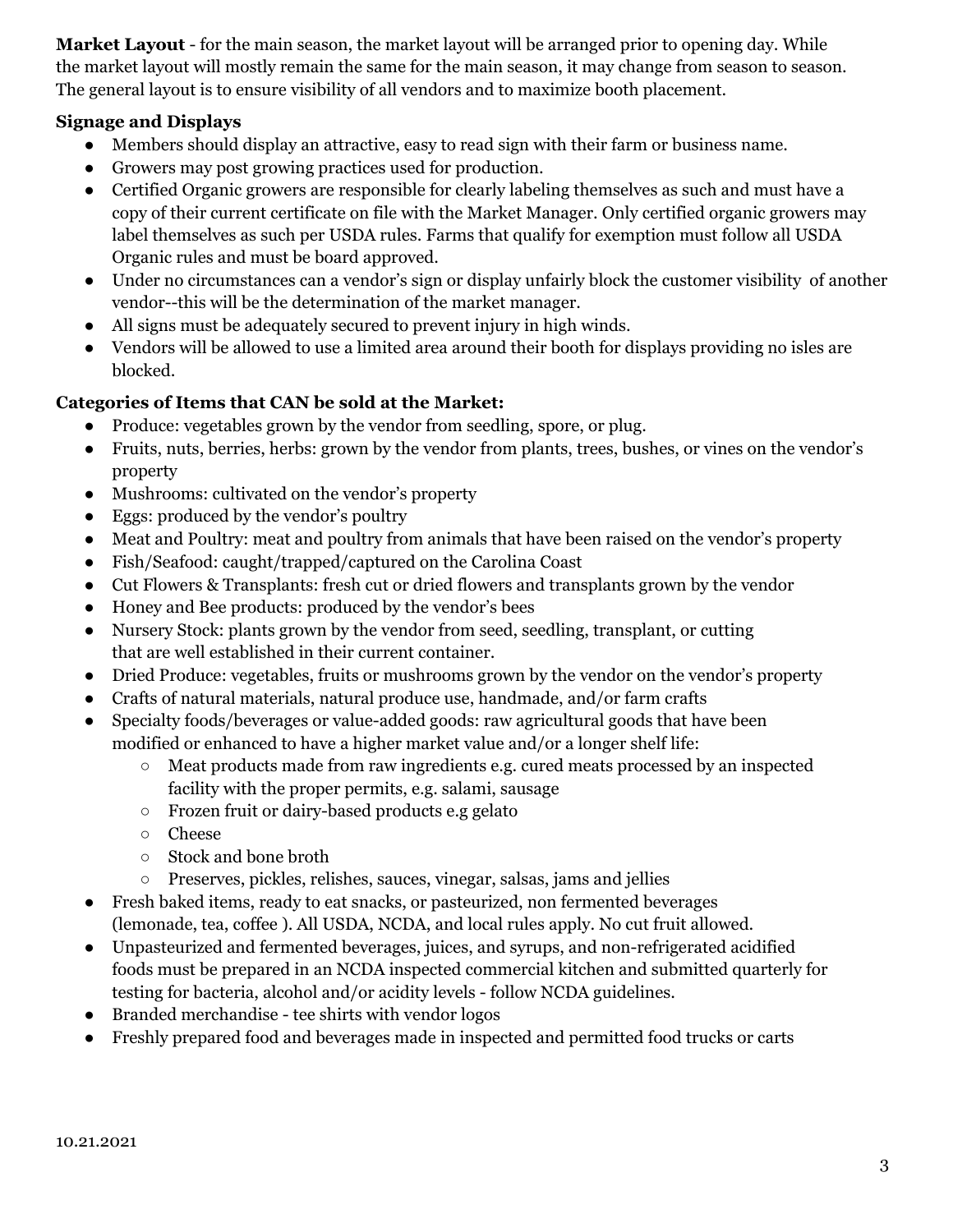**Requirements for Edible Products -** all local and state laws supersede market and cottage laws, and are to be followed to help prevent food borne illness in order to protect the market and our consumers.

- **Meat**:
	- All vendors selling raw meat and poultry must have a current meat handler's license from the NCDA. Meat sellers must meet all USDA and NCDA meat handling requirements and licensure.
	- Product labels must include product name, statement of ingredients, inspection legend applied by the processor, net weight, farm name and address and safe handling statement applied by the processor. Meat handlers may not open packages, re-label products, or apply net weights.
	- $\circ$  Must remain frozen under 40<sup>\*</sup> the entire time at the market kept in a freezer or cooler with a thermometer.
	- No water or ice that comes in contact with meat may be deposited or allowed to drain onto the Market premises.
- **Produce:** All produce must be fresh and of high quality.
- ● **Fish/Seafood**:

■

- Fresh, hand-caught, saltwater fish landed in the Carolinas by the appropriately licensed seller.
- Must obtain a license from the US Department of Natural Resources.
- No water or ice that comes in contact with meat may be deposited or allowed to drain onto the Market premises.
- **● Eggs:**
	- $\circ$  Farmers and ranchers who sell eggs must adhere to the North Carolina Egg Law, which addresses standards, labeling, grading, sanitation, and marketing.
	- Eggs that are for sale must be clean and placed in clean cartons.
	- If selling more than 30 dozen eggs, the grade of the eggs must be on the cartons and eggs must be washed.
	- The farmer's name and address must be included on the cartons.
- **Speciality foods/beverages or value-added goods:** \*If you are uncertain where you are able to prepare your offering, contact a food compliance officer: 919-733-7366 and check out the website: <https://www.ncagr.gov/fooddrug/food/foodbiz.htm>
	- **Home based Processing**: If preparing a consumable item from home, only shelf-stable, low risk foods/beverages are allowed to be sold after an inspection is conducted by a NCDA home processing inspector. If you are selling packaged items, an inspection is required. Low risk foods do not have good conditions for bacteria or other microorganisms:
		- **Low-risk foods:** acidic foods (pH below 4.5 or "strong acids")
			- dehydrated foods baked items, salted foods (foods preserved using salt, not just salty foods), high sugar foods, canned or vacuum-packed foods, bread, cookies, brownies, non-moist cakes, coffee, tea, lemonade
	- **Commercial based Processing**: high risk foods must be made in a Department of Health inspected commercial kitchen and you must obtain an inspection from an NCDA commercial kitchen inspector. High-risk foods, also called potentially hazardous foods, are foods that have ideal conditions for bacterial growth, and are therefore more likely to harbour dangerous bacteria and other disease-causing pathogens like viruses and parasites.
		- **■ High Risk foods / potentially hazardous foods:**
			- neutral acidity (pH over 4.5 or "mild acids"), high in starch or protein, moist, foods that require refrigeration or must be kept frozen after cooking, contain meat, poultry, or seafood, dairy, must be kept frozen after cooking, or cut vegetables and fruit, etc.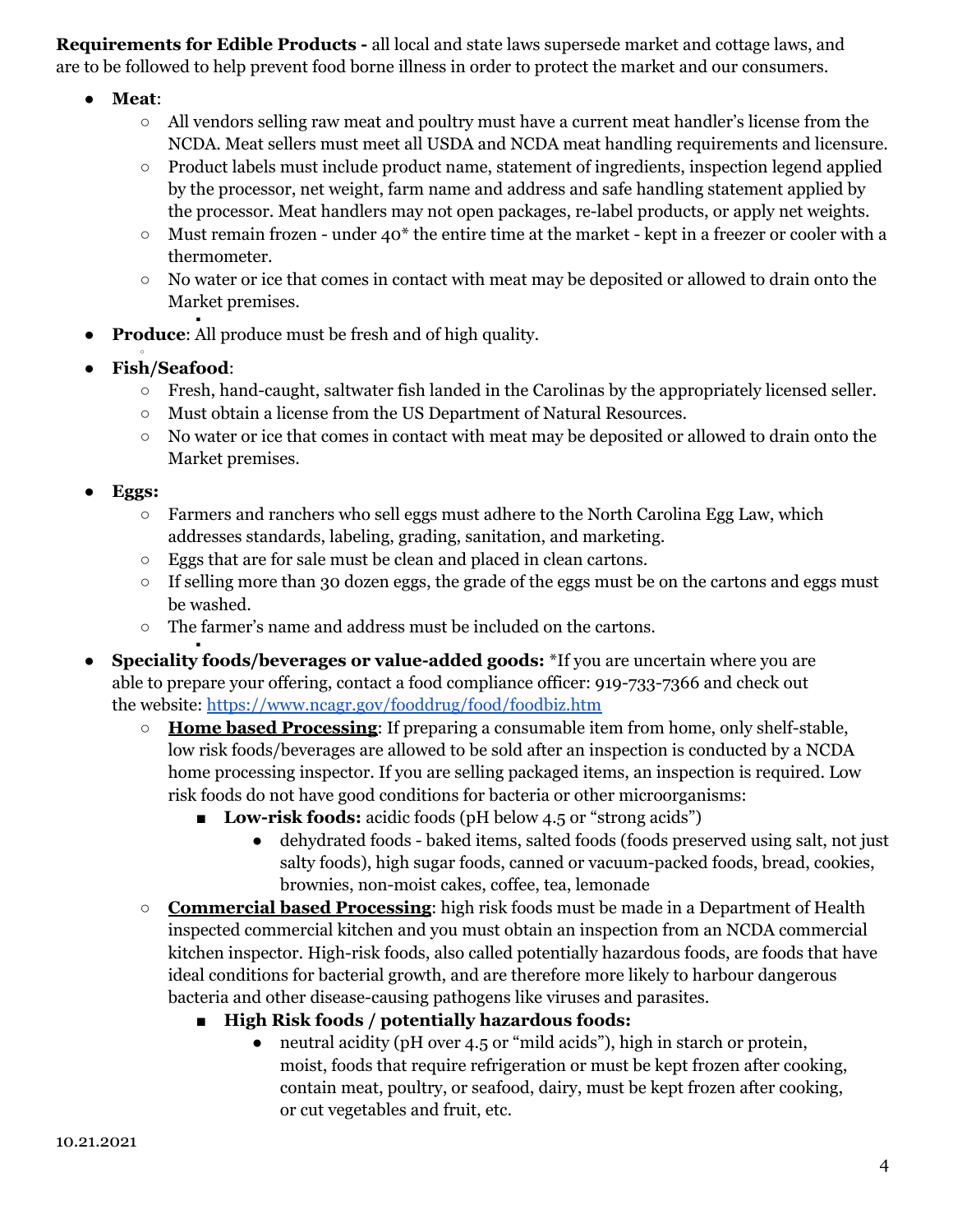#### ○ **NCDA/Health Inspections**:

- All consumable offerings must have either a home-based or commercial kitchen NCDA inspection prior to selling at the market
- low risk/shelf stable foods cooked/prepared/packaged at home must have a NCDA home processing inspection
- high risk foods that require refrigeration which are cooked/prepared/packaged at a commercial kitchen must have a NCDA commercial kitchen inspection.
- If your offerings contain meat or poultry, an inspection by the meat and poultry division of the NCDA may be required.
- Food trucks must have an inspection from the Department of Health and are the only vendors allowed to sell hot food to be kept hot at 140\*. Food is prepared for immediate consumption
- Allowed to sell hot food to be kept hot at 140<sup>\*</sup>. Food is prepared for immediate consumption

## **○ Labeling Guidelines:**

- Individually packed, prepared consumable items set out for self-service, or kept in a cooler, require a label on the package.
- The label must be affixed to the package including: the common or usual name of the product, the weight in ounces or pounds or fluid ounces, a list of ingredients in descending order of predominance, and complete name and address of the person of business responsible for the product.

#### **○ Ingredients List:**

- If prepared foods are to be sold without packaging, ingredient place cards must be visible or available for customers to see.
- A comprehensive ingredients list is imperative for customers with food allergies.
- **Samples:** Vendors may offer customers samples only if safe practices are followed.
	- Wash hands thoroughly before cutting samples or wear single use gloves.
	- Produce must be washed and then cut with a clean knife.
	- Samples must be kept on a container set in ice or on a cold pack and should be covered.
	- Hot samples must be kept hot.
	- Toothpicks, tongs, or sample cups must be provided to serve individual samples.
	- *■ Samples should not be touched by bare hands.*
- **Hand Washing -** All vendors must wash their hands before the market begins and after every visit to the restroom to prevent the spread of bacteria.
- **Safe Temperatures** Cold items including meat, cheese, eggs, cooked items, etc. must be kept below 40 degrees

#### ● **Cheese**:

- $\circ$  All cheese vendors must meet state and local health regulations, including the kitchen inspection required by the NCDA.
- Cheese sellers must have proper dairy certification
- Farmstead cheese must be made on the seller's premises and must include milk from the animals raised by the seller.
- $\circ$  Cheese must be kept properly chilled at the market and labeled as required.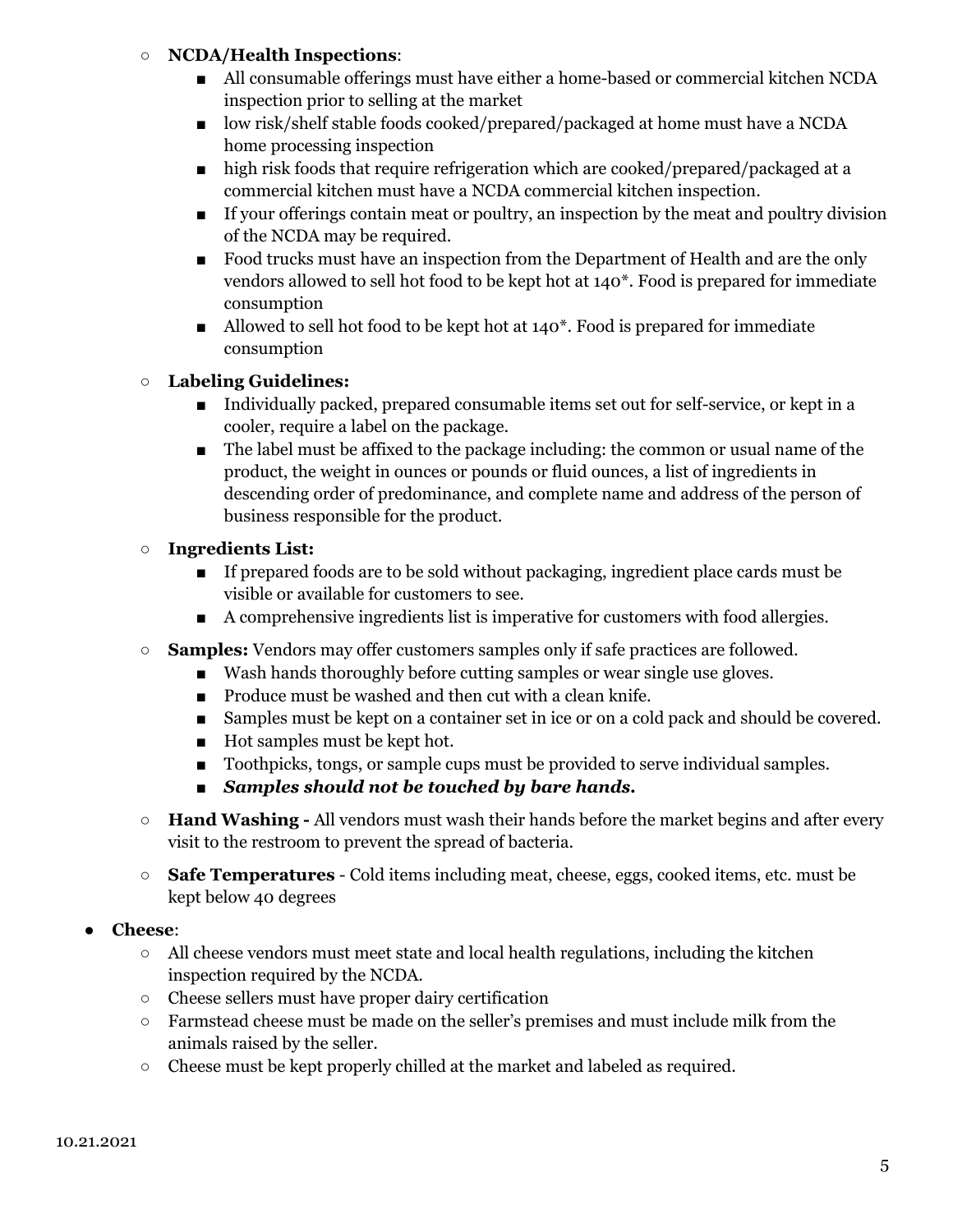## ● **Gluten Free items**:

○ Products labeled "Gluten Free" must meet Federal standards regarding residual gluten that may be found in products. The federal standard for gluten free products is residual less than 20 ppm. Each vendor must have products sent to a lab at their own expense to be ELISA tested for gluten residuals and must pass before labeling them gluten free. Any products tested over the government standards shall not be labeled gluten free. All products must be labeled with ingredients used to create the product for sale.

## ● **Jams, Jellies, Pickles, Salsa, Vinegar, Relishes, Elderberry, and Preserves**:

- **High-acid canned items**: NCDA rules allow jams, jellies, and preserves to be produced in a home-based inspected kitchen.
	- The jam, jelly, or preserves has a naturally high acidity level (pH of 4.6 or lower).
	- The water activity is not a concern due to the sugar included to make the product.
- **Low-acid canned items**: pickles, chow chow, elderberry, relishes, etc. (pH level 4.6 or higher) must follow the guidelines outlined by NC Agriculture and Consumer Services Food & Drug Protection Division https://[www.ncagr.gov/fooddrug/food/homebiz.htm](http://www.ncagr.gov/fooddrug/food/homebiz.htm) before being transformed to a high acid canned item.
	- An acidified food class must be taken prior to being approved for making the items that require additional acidification to be shelf-stable.
	- A shelf stable, acidified food must be sent to NC State for testing and a copy of the results given to the market before selling them.
	- If the item is to remain refrigerated after processing, must be made in a commercial kitchen - no testing or class is necessary.

## **Requirements for Crafts:**

- Handmade farm crafts created mostly from materials grown or harvested by the craftsperson (dried flower arrangements, gourds, goats milk soap, etc.)
- Handmade crafts created from materials not produced or harvested on the crafter's farm (hand shaped pottery, candles, baskets, forged items, woodworking, etc.)

## **Food Trucks:**

- Food truck parking is limited to a designated area.
- A portion of food ingredients should be sourced from market vendors.
- The food truck must have proper permitting from the Union County Health Department to locate in the town limits. The administrative permit must be renewed on an annual basis.
- In addition, food trucks are subject to the requirements of Section 46-5 of the Town Code of Ordinances (Loud, Disturbing, and Unnecessary Noise).

**Winter and Wednesday Markets**: these markets are optional. If you choose to attend, booth fees will be half price.

## **Scales**:

- Vendors must provide their own scales if they wish to sell produce by weight.
- Scales are sealed, calibrated and certified annually.
- Scales must be "Legal for Trade" and in compliance with the Department of Agriculture rules.
- ONLY certified scales are permitted in the Market and will be checked by the Market Manager.
- Scales must be in plain sight of the customer.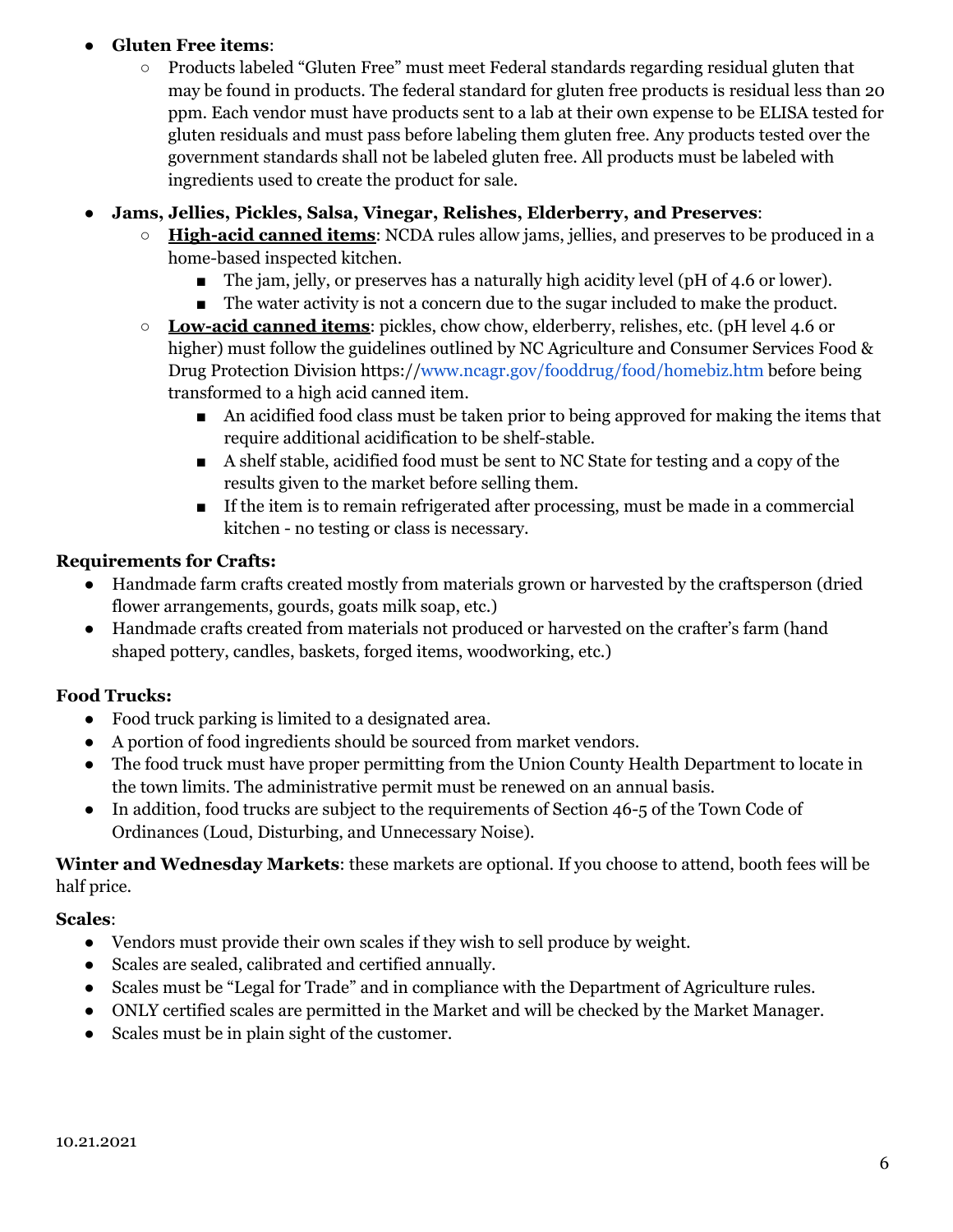**Electricity:** Depending on availability, and current capacity, the market may provide electricity to those vendors who require it.

- Must bring one heavy-duty outdoor, 10 or 12 gauge cord that can reach your booth please don't bring an excessively long cord as outlets are positioned close to all booths.
- Use of electricity is at the owner's risk. The market will not be held liable for equipment failure or damage.
- Any vendor who is not approved to use electricity for their offerings, must ask the market manager if they can use electricity for the day.

**Information Table:** Market Associates may purchase and resell locally available items for promotional and fundraising purposes at the information table. All items must be approved by the WFM Board of Directors. Only high demand items, which are not currently being brought to the market by any other vendor, unless an agreement has been made, would be considered. All profits are to benefit the WFM.

#### **Animals:**

- Only service dogs are permitted in the market. No animals are allowed under tents or in the selling areas.
- Farmers may bring animals to be kept in the animal enclosure in the back of the market for the customers and children to view.

## **Marketing/Social Media:**

- Full time and Part time vendors will be advertised on the WFM website
- ALL vendors will be advertised on social media and in the newsletter
- Vendors are encouraged to use their own individual platforms for their products, including their own website and social media sites and tag the market in the post.
- WFM platforms are to be used ONLY to promote products and activities that are offered at WFM.

## **Vendor Termination:**

The WFM Board of Directors and Management reserves the right to terminate a vendor's relationship with the market. Any vendor who fails to comply with the Market's rules, or any applicable federal, state, and local laws, may be terminated with no refund of fees.

Fire Arms: no open carry weapons on the premises.

**Non-Profit Organizations**: All non-profit organizations must contact the market manager if they wish to set up a booth at the market. After an application is filled out, the board will determine if the organization is a fit for the market. The market is not a forum for political, commercial, or religious activities.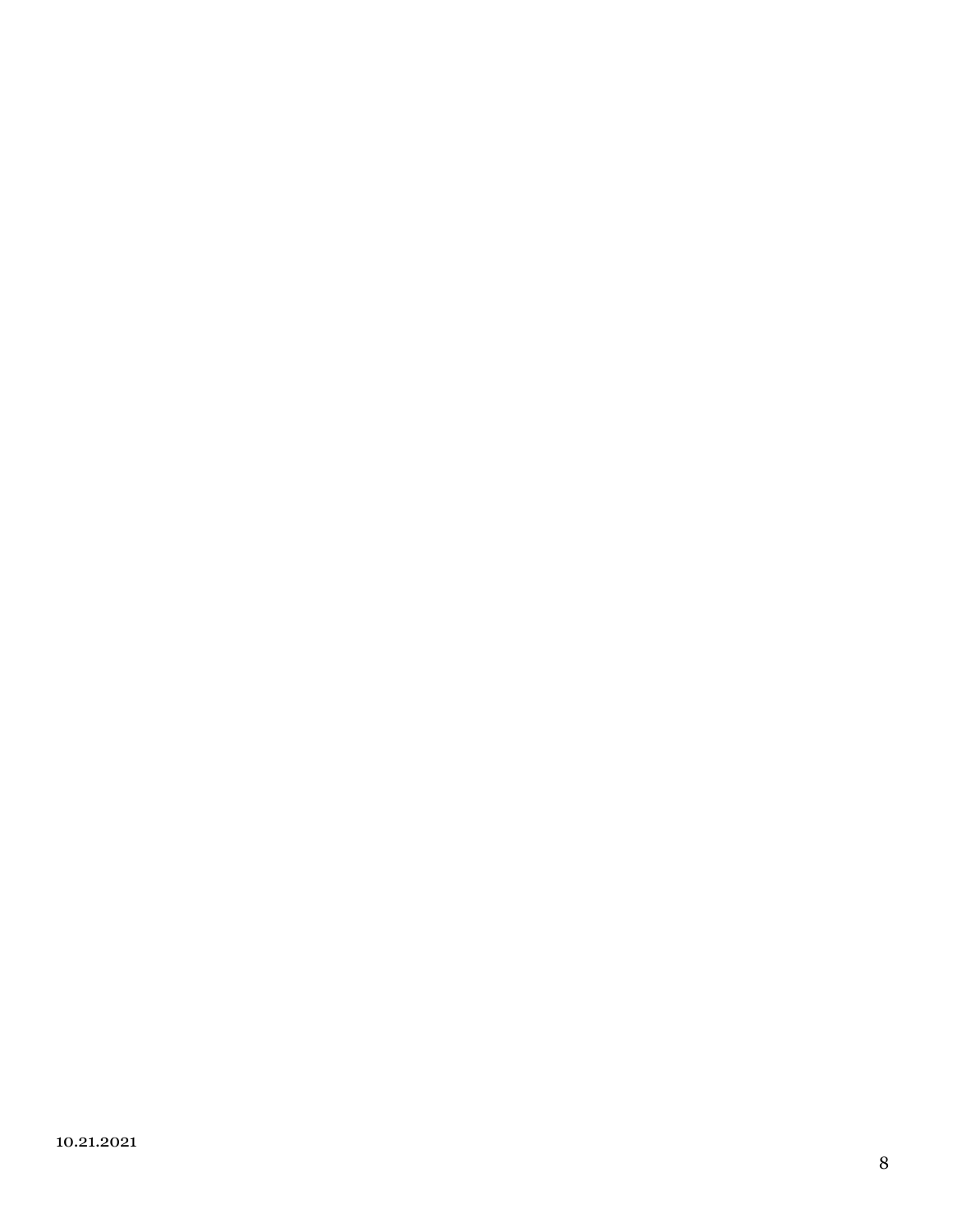**Name of Vendor: \_\_\_\_\_\_\_\_\_\_\_\_\_\_\_\_\_\_\_\_\_\_\_\_\_\_\_\_\_\_\_\_\_\_\_\_\_\_\_\_\_\_\_\_\_\_\_\_\_\_\_\_\_\_\_\_**

# **WFM Code of Sales:**

## *Check each box then sign at the bottom*

| Vendors are to be the producer of the main offerings being sold. No MLM businesses, resales, or<br>distributors.                                                                                                                                                                                |
|-------------------------------------------------------------------------------------------------------------------------------------------------------------------------------------------------------------------------------------------------------------------------------------------------|
| Items not crafted by the vendor may only accompany your offerings if they complement your<br>products, pending board approval.                                                                                                                                                                  |
| All food is subject to all federal, state, and local health & food laws and labeling regulations.<br>The vendor must understand these requirements and fully comply. Vendors must have a copy<br>of their inspection/certification on file with the market manager and with them at the market. |
| Vendors can sell only those items listed on their application. An addendum form for new items<br>must be filled out and submitted to the Board for approval before they can be sold.                                                                                                            |
| All vendors who sell consumable/edible products, must carry liability insurance and name the<br>Waxhaw Farmers Market on the policy.                                                                                                                                                            |
| Property farm inspections will be conducted prior to application approval, to ensure<br>authenticity of products and periodically thereafter at the Board's discretion.                                                                                                                         |
| Prices must be posted for all items on display.                                                                                                                                                                                                                                                 |
| Radical price cutting is prohibited - you must be fair to other vendors when setting prices.                                                                                                                                                                                                    |
| Scales must be certified annually.                                                                                                                                                                                                                                                              |
| Food vendors must have an ingredient list for all items being sold.                                                                                                                                                                                                                             |
| The intent of the market is to offer high quality items.                                                                                                                                                                                                                                        |
| Vendors may utilize a "sales associate" to take their place on a limited basis in the event they<br>cannot be present at our market. The sales associate must first be approved by the Market<br>Manager and should be involved/knowledgeable about the farm, craft, or food preparation. All   |
| sales associates' names and contact information must be indicated on the vendor's application.                                                                                                                                                                                                  |
| Vendors requiring NC Department of Revenue sales tax certificates of registration with Id #<br>must have a certificate with them at the Market. A copy is to be filed with the WFM Market                                                                                                       |
| Manager.                                                                                                                                                                                                                                                                                        |
| Vendors who accept credit cards as a means for purchase will do so with integrity.                                                                                                                                                                                                              |

## **I agree**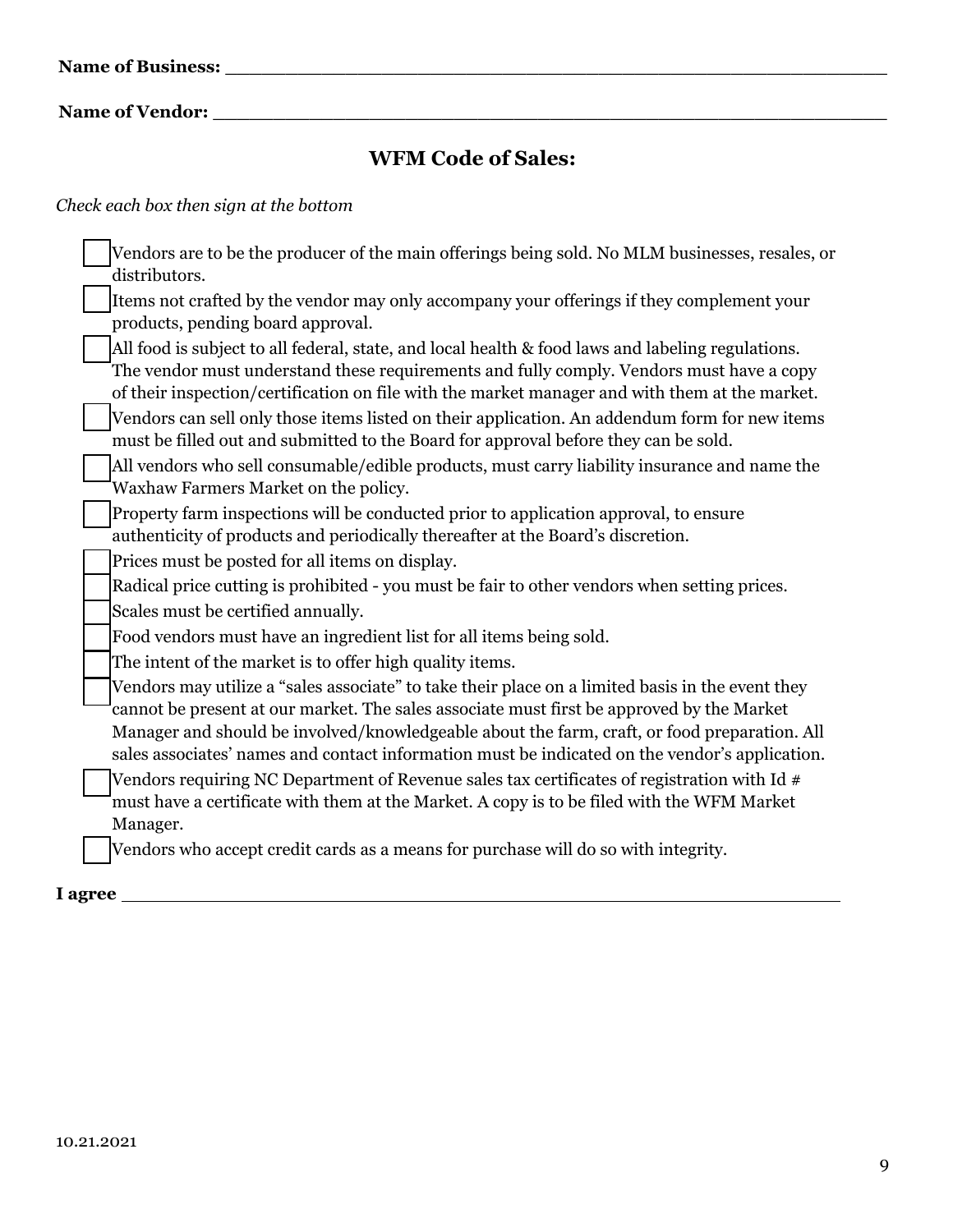## **WFM Code of Conduct:**

# *Check each box and sign at the bottom*

| Vendors must communicate their attendance intentions in the Google form.                                                                                                                       |
|------------------------------------------------------------------------------------------------------------------------------------------------------------------------------------------------|
| Vendors are required to notify the manager as soon as possible if they are unable to                                                                                                           |
| participate in the market once they have committed to attend.                                                                                                                                  |
| Vendors must email the WFM Market Manager, with a list of items they will be offering to be                                                                                                    |
| included in the WFM weekly newsletter/s. This can also be accomplished in the Google form.                                                                                                     |
| Vendors must arrive in a timely manner and be set up by the start of the market.                                                                                                               |
| Vendors are encouraged to stay until the close of the market.                                                                                                                                  |
| Vendors must conduct themselves in a courteous and respectful manner in dealing with all.                                                                                                      |
| Vendors must not distract another vendor's customers to try to sell their own product.                                                                                                         |
| Disparagement of the market or another vendor will not be tolerated for any reason. If there are                                                                                               |
| complaints or concerns they should be given to the market manager or the Board of Directors to be                                                                                              |
| addressed.                                                                                                                                                                                     |
| Vendors are to remain free of alcohol and illegal drugs while on the premises.                                                                                                                 |
| Vendors are not to have open carry firearms are allowed on the premises.                                                                                                                       |
| Vendors are responsible for removing their own trash from the market premises. Food vendors                                                                                                    |
| whose goods are likely to be consumed on the premises must provide a trash can for their                                                                                                       |
| customers' use. Clean-up of the surrounding area is also the responsibility of the vendor.                                                                                                     |
| Vendors are responsible for maintaining the area in and around their tent: upkeep of                                                                                                           |
| furniture, weeds, etc. By taking care of your surroundings, less effort will be spent on                                                                                                       |
| landscaping.                                                                                                                                                                                   |
| Vendors must move their vehicle as soon as possible if it is blocking another vendor during<br>setting up and departure.                                                                       |
| Vendors are not allowed to smoke anywhere on the premises.                                                                                                                                     |
|                                                                                                                                                                                                |
| The Waxhaw Farmers' Market has an open-door policy. Your participation is encouraged. Please<br>see the Market Manager or any Board of Directors member anytime with your concerns, questions, |
| ideas and comments.                                                                                                                                                                            |
|                                                                                                                                                                                                |
|                                                                                                                                                                                                |

## **I agree**